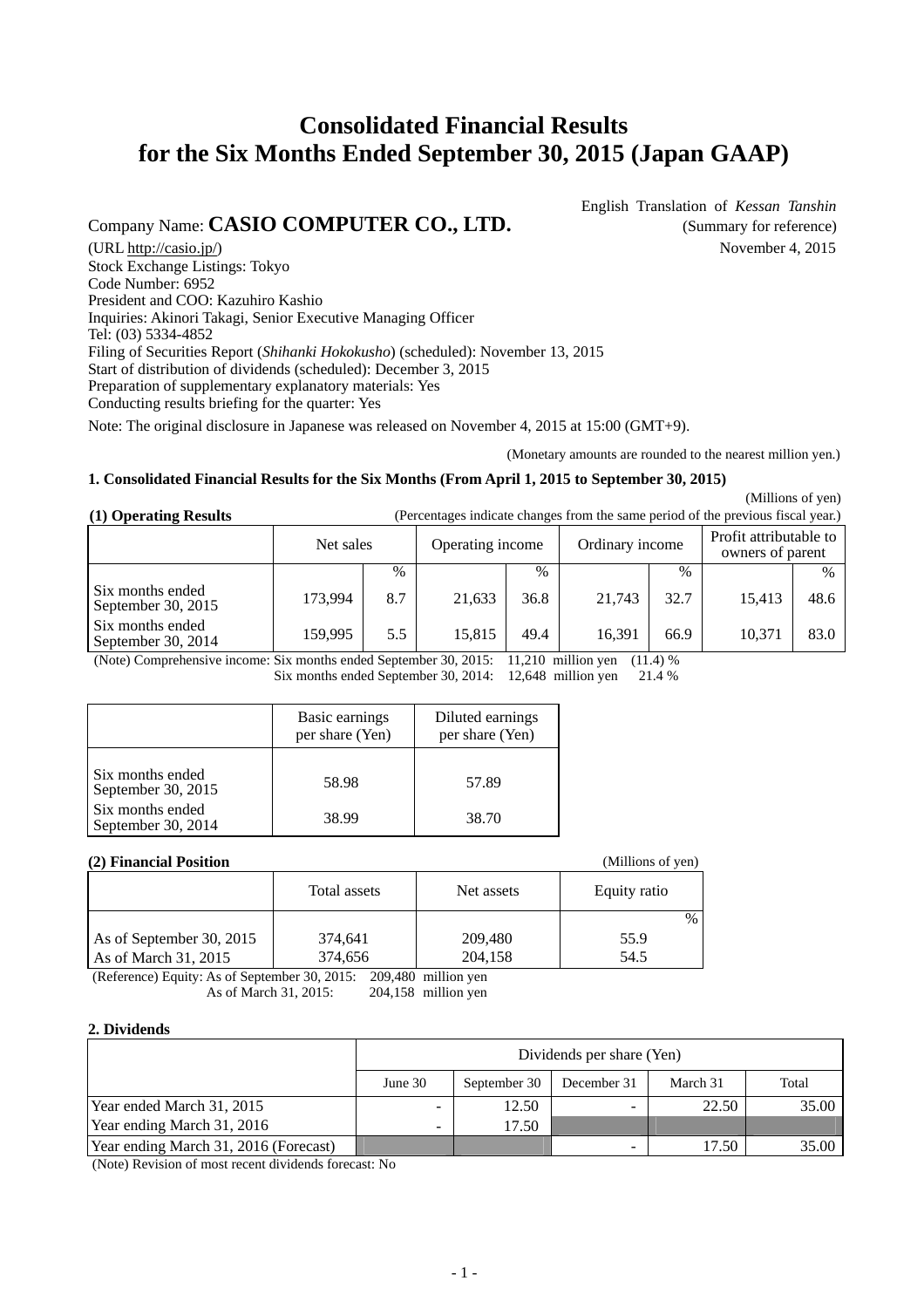#### **3. Consolidated Results Forecasts for Fiscal 2016 (From April 1, 2015 to March 31, 2016)**

#### (Millions of yen) (Percentages indicate changes from the previous fiscal year.)

|             | (Felcentages muicate changes from the previous fiscal year.) |      |                  |      |                 |      |                                            |      |                             |
|-------------|--------------------------------------------------------------|------|------------------|------|-----------------|------|--------------------------------------------|------|-----------------------------|
|             | Net sales                                                    |      | Operating income |      | Ordinary income |      | Profit attributable to<br>owners of parent |      | Basic earnings<br>per share |
|             |                                                              | $\%$ |                  | $\%$ |                 | $\%$ |                                            | $\%$ | Yen                         |
| Fiscal 2016 | 370,000                                                      | 9.3  | 50,000           | 36.0 | 48,000          | 26.8 | 33,000                                     | 25.0 | 126.27                      |

(Note) Revision of most recent consolidated results forecasts: No

#### **Notes**

(1) Changes in significant subsidiaries (Changes in scope of consolidation): No Newly included: -

Excluded: -

(2) Application of the special accounting methods to the preparation of quarterly consolidated financial statements: No

(3) Changes in accounting policies, changes in accounting estimates and retrospective restatements

- (a) Changes in accounting policies due to revision of accounting standards: Yes
- (b) Changes in accounting policies other than (a) above: No
- (c) Changes in accounting estimates: No
- (d) Retrospective restatements: No

(4) Number of shares outstanding (common shares)

(a) Number of shares outstanding (including treasury shares):

| As of September 30, 2015: | 269,020,914 shares |
|---------------------------|--------------------|
| As of March 31, 2015:     | 269,020,914 shares |

| (b) Number of treasury shares:                                                  |                  |
|---------------------------------------------------------------------------------|------------------|
| As of September 30, 2015:                                                       | 7,685,355 shares |
| As of March 31, 2015:                                                           | 7,681,689 shares |
| $\ell$ . A consider the set of the set of the set of $\ell$ . The set of $\ell$ |                  |

(c) Average number of shares outstanding (cumulative for all quarters): Six months ended September 30, 2015: 261,337,344 shares Six months ended September 30, 2014: 265,962,766 shares

Statement on the Implementation Status of Quarterly Review Procedures

This report of quarterly consolidated financial results is outside the scope of review procedures based on Japan's Financial Instruments and Exchange Law. At the time of publication of this report, the company has not yet completed the review procedures of the quarterly financial statements based on the Financial Instruments and Exchange Law.

Proper Use of Business Results Forecasts and Other Notes

<sup>1.</sup> The forward-looking statements contained in these materials, including business results forecasts, are based on information currently available to the company and on certain assumptions deemed to be reasonable, and are not intended to be construed as assurance that they will be accomplished in the future. Actual business results may differ substantially due to a number of factors. Please refer to Discussion of Forward-looking Statements, including Consolidated Results Forecasts on page 4 for the conditions that form the assumptions for business results and cautions concerning the use of business results forecasts.

<sup>2.</sup> The supplementary explanatory materials for the financial results are published on the company's official website on November 4, 2015.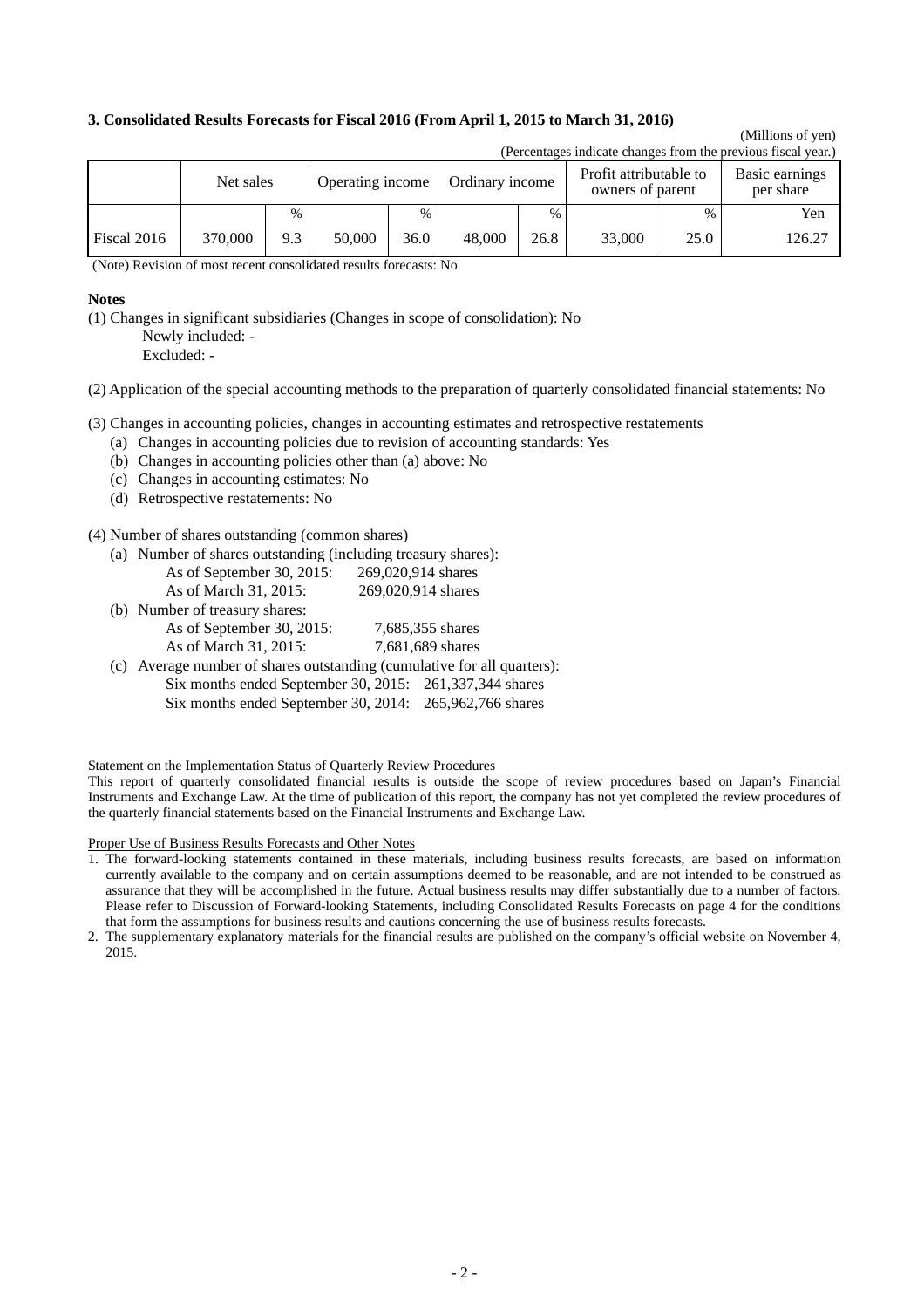## **ATTACHED MATERIALS**

| 1. |     | Qualitative Information for the First Half of the Current Fiscal Year                                                                                                                                                                              |  |
|----|-----|----------------------------------------------------------------------------------------------------------------------------------------------------------------------------------------------------------------------------------------------------|--|
|    | (1) |                                                                                                                                                                                                                                                    |  |
|    | (2) |                                                                                                                                                                                                                                                    |  |
|    | (3) |                                                                                                                                                                                                                                                    |  |
|    |     | <b>Consolidated Financial Statements</b>                                                                                                                                                                                                           |  |
|    |     |                                                                                                                                                                                                                                                    |  |
|    | (2) |                                                                                                                                                                                                                                                    |  |
|    |     |                                                                                                                                                                                                                                                    |  |
|    |     |                                                                                                                                                                                                                                                    |  |
|    | (3) |                                                                                                                                                                                                                                                    |  |
|    | (4) | Notes to Consolidated Financial Statements <b>Exercise Consolidated</b> Financial Statements <b>Exercise Consolidated</b> Financial Statements <b>Exercise Consolidated</b> Financial Statements <b>Exercise Consolidated</b> Financial Statements |  |
|    |     | Notes on Premise of Going Concern <b>Exercise Content Concern 2018</b> 10                                                                                                                                                                          |  |
|    |     |                                                                                                                                                                                                                                                    |  |
|    |     | Segment Information <b>Execution</b> 2010 10                                                                                                                                                                                                       |  |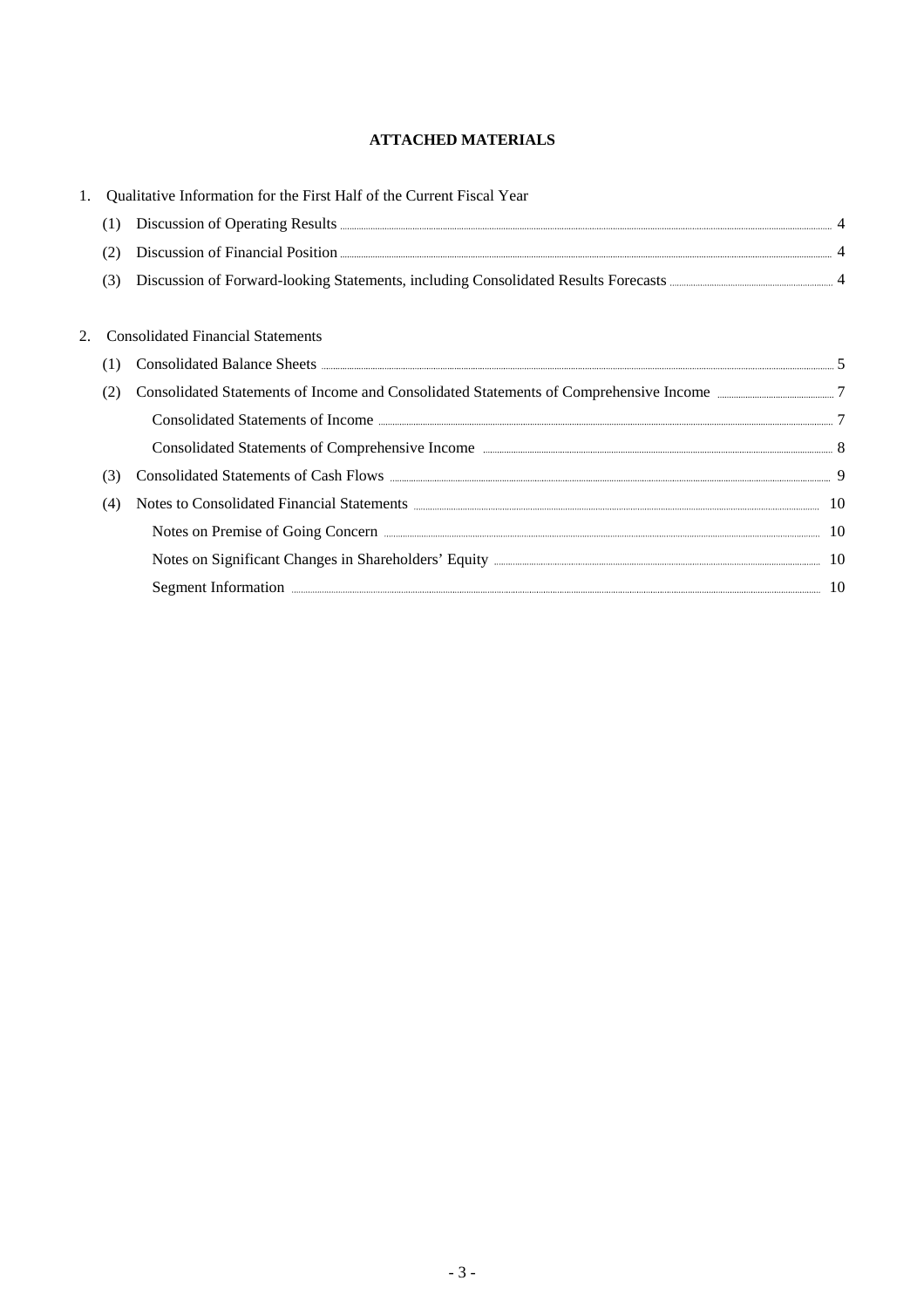## **1. Qualitative Information for the First Half of the Current Fiscal Year**

### **(1) Discussion of Operating Results**

During the first half of the current fiscal year, although the Japanese and US economies maintained a moderate recovery, uncertainty remained over the future outlook, due to the increasing risk of a downturn in the global economy posed by the economic slowdown in China and other countries.

In this situation, consolidated net sales for the first half of the fiscal year rose 8.7% year-on-year to ¥173.9 billion. By segment, sales stood at ¥148.8 billion in the Consumer segment, ¥20.9 billion in the System Equipment segment, and ¥4.1 billion in the Others segment.

In the timepiece business, sales of the high-end G-SHOCK and OCEANUS lines, including GPS hybrid radio-controlled solar-powered watches, remained strong, driving substantial growth in overall sales. Also, sales of the EDIFICE model which connects to a smartphone via Bluetooth® continued to be favorable. Sales of digital cameras stayed strong thanks to the expanded lineup of original high-end models. Projector sales grew substantially due to the strong sales of the new XJ-V1, an innovative, cost-competitive model.

In income for the first half of the fiscal year, the Consumer segment posted ¥24.9 billion in operating income. The improved product mix in the timepiece business helped spur the income growth in the segment. Digital cameras secured stable income thanks to the lineup of original high-end products. Buoyed by substantial income growth in projectors, the System Equipment segment recorded an operating loss of only ¥0.9 billion. The Others segment posted an operating loss of ¥0.2 billion. As a result, Casio posted ¥21.6 billion in consolidated operating income, up 36.8% year-on-year, allowing for adjustment. Casio recorded ¥21.7 billion in ordinary income, up 32.7% year-on-year, and ¥15.4 billion in profit attributable to owners of parent, up 48.6% year-on-year.

### **(2) Discussion of Financial Position**

Total assets on a consolidated basis at the end of the first half of the current fiscal year stood at ¥374.6 billion. Net assets increased ¥5.3 billion to ¥209.4 billion compared to the end of the previous fiscal year, mainly due to an increase in retained earnings. As a result, the equity ratio improved 1.4 points compared to the end of the previous fiscal year to 55.9%.

Net cash provided by operating activities was ¥14.9 billion, net cash provided by investing activities was ¥3.7 billion, and net cash used in financing activities was ¥6.3 billion. As a result, consolidated cash and cash equivalents at the end of the first half of the current fiscal year was ¥123.3 billion, an increase of ¥12.5 billion compared to the end of the previous fiscal year.

Casio will continue to pursue effective management of its business assets, aiming to build a stable and strong financial structure.

#### **(3) Discussion of Forward-looking Statements, including Consolidated Results Forecasts**

There are currently no changes to the previous consolidated results forecasts for the fiscal year ending March 2016, which were published on May 12, 2015.

Casio will strive to boost its earning capacity and its management and financial structure based on a long-term perspective through a proactive global rollout of new products that draw on the company's globally unique technologies.

Notes concerning results forecasts

- 1) Exchange rates are estimated at US\$  $1 = 4115$  and Euro  $1 = 4130$
- 2) The forward-looking statements including business results forecasts are based on information currently available to the company and on certain assumptions deemed to be reasonable. Actual business results may differ substantially due to a number of factors. Key factors affecting actual business results may include, but are not limited to, the economic circumstances surrounding the company's business, fluctuations in the exchange rates of major currencies including the yen-dollar rate, and significant changes in product prices.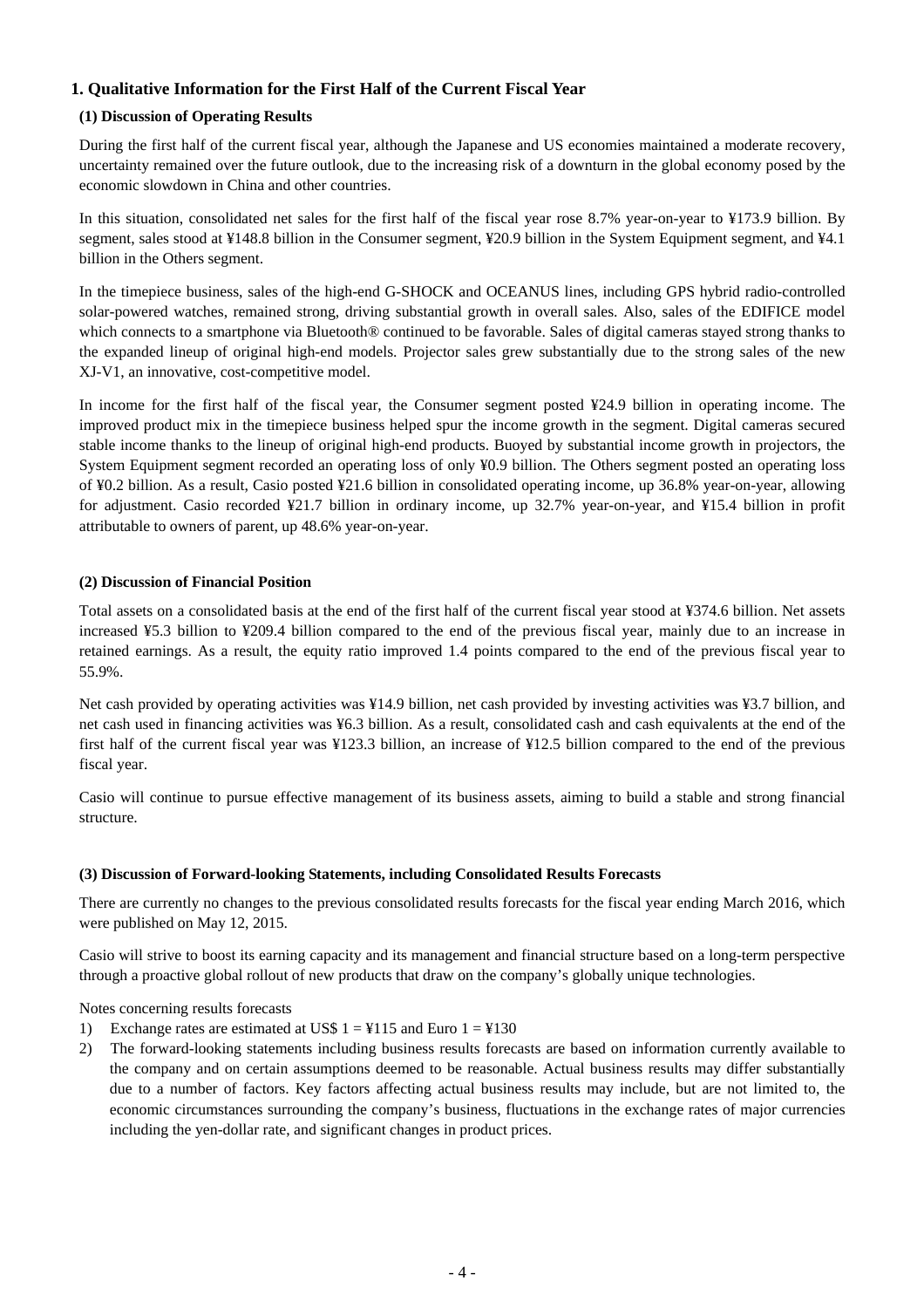## **2. Consolidated Financial Statements**

## **(1) Consolidated Balance Sheets**

|                                     |                         | (Millions of yen)           |
|-------------------------------------|-------------------------|-----------------------------|
|                                     | As of<br>March 31, 2015 | As of<br>September 30, 2015 |
| <b>Assets</b>                       |                         |                             |
| <b>Current assets</b>               |                         |                             |
| Cash and deposits                   | 82,806                  | 57,567                      |
| Notes and accounts receivable-trade | 45,869                  | 45,087                      |
| Securities                          | 32,144                  | 57,001                      |
| Finished goods                      | 41,064                  | 43,918                      |
| Work in process                     | 7,258                   | 5,915                       |
| Raw materials and supplies          | 7,629                   | 8,020                       |
| Other                               | 28,364                  | 31,717                      |
| Allowance for doubtful accounts     | (520)                   | (554)                       |
| <b>Total current assets</b>         | 244,614                 | 248,671                     |
| <b>Non-current assets</b>           |                         |                             |
| Property, plant and equipment       |                         |                             |
| Land                                | 36,492                  | 36,190                      |
| Other, net                          | 25,809                  | 25,479                      |
| Total property, plant and equipment | 62,301                  | 61,669                      |
| Intangible assets                   | 6,252                   | 6,458                       |
| Investments and other assets        |                         |                             |
| Investment securities               | 42,140                  | 37,484                      |
| Net defined benefit asset           | 14,138                  | 14,626                      |
| Other                               | 5,285                   | 5,811                       |
| Allowance for doubtful accounts     | (74)                    | (78)                        |
| Total investments and other assets  | 61,489                  | 57,843                      |
| <b>Total non-current assets</b>     | 130,042                 | 125,970                     |
| <b>Total assets</b>                 | 374,656                 | 374,641                     |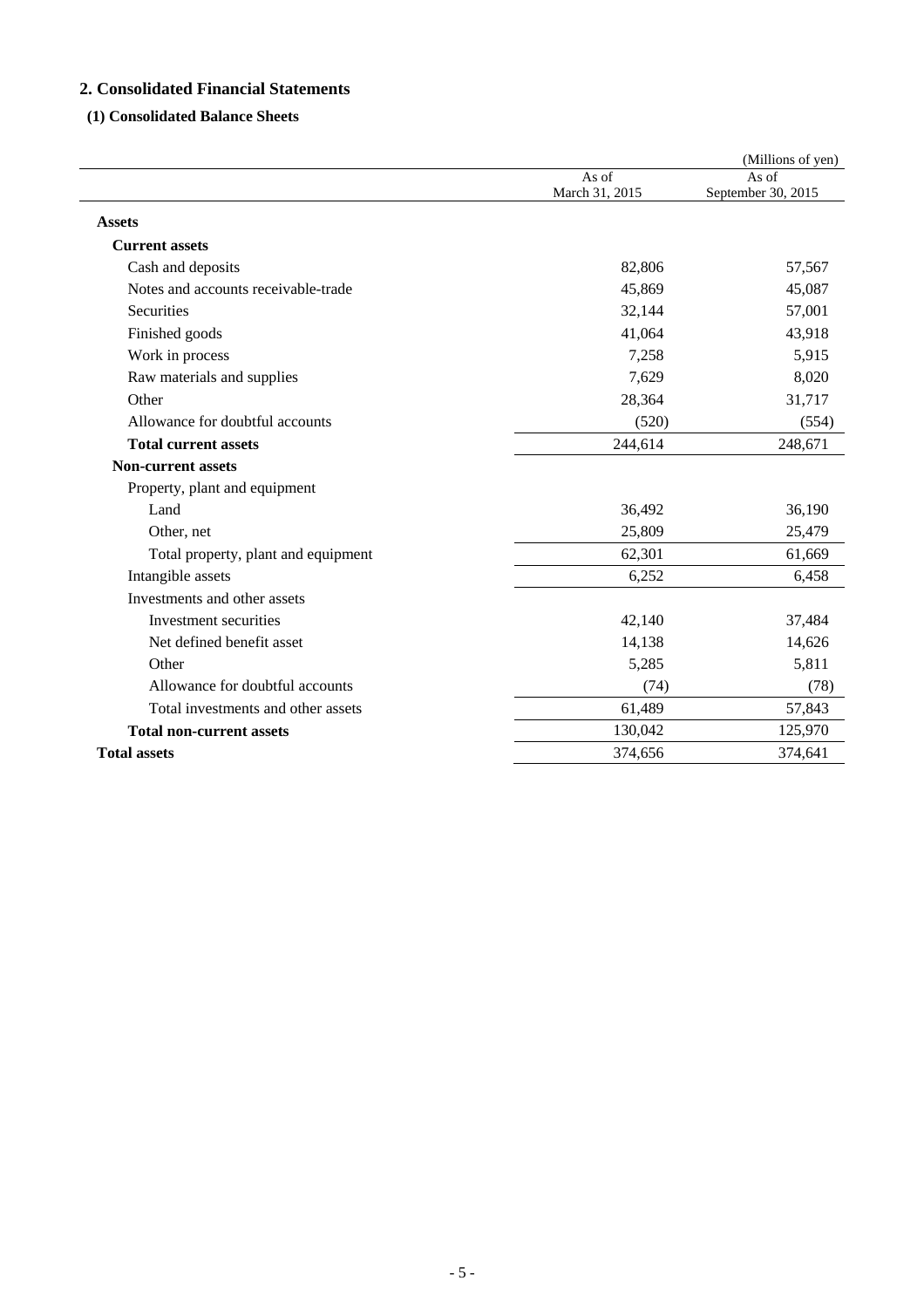|                                                       |                         | (Millions of yen)           |
|-------------------------------------------------------|-------------------------|-----------------------------|
|                                                       | As of<br>March 31, 2015 | As of<br>September 30, 2015 |
| <b>Liabilities</b>                                    |                         |                             |
| <b>Current liabilities</b>                            |                         |                             |
| Notes and accounts payable-trade                      | 35,135                  | 30,390                      |
| Short-term loans payable                              | 250                     | 238                         |
| Current portion of long-term loans payable            |                         | 5,000                       |
| Income taxes payable                                  | 3,208                   | 3,883                       |
| Provision for product warranties                      | 778                     | 774                         |
| Other                                                 | 42,935                  | 43,179                      |
| <b>Total current liabilities</b>                      | 82,306                  | 83,464                      |
| <b>Non-current liabilities</b>                        |                         |                             |
| Bonds with subscription rights to shares              | 10,043                  | 10,038                      |
| Long-term loans payable                               | 67,000                  | 62,000                      |
| Net defined benefit liability                         | 1,219                   | 1,138                       |
| Other                                                 | 9,930                   | 8,521                       |
| <b>Total non-current liabilities</b>                  | 88,192                  | 81,697                      |
| <b>Total liabilities</b>                              | 170,498                 | 165,161                     |
| <b>Net assets</b>                                     |                         |                             |
| <b>Shareholders' equity</b>                           |                         |                             |
| Capital stock                                         | 48,592                  | 48,592                      |
| Capital surplus                                       | 65,058                  | 65,058                      |
| Retained earnings                                     | 79,301                  | 88,834                      |
| Treasury shares                                       | (9,995)                 | (10,003)                    |
| <b>Total shareholders' equity</b>                     | 182,956                 | 192,481                     |
| Accumulated other comprehensive income                |                         |                             |
| Valuation difference on available-for-sale securities | 11,392                  | 8,210                       |
| Foreign currency translation adjustment               | 2,622                   | 1,808                       |
| Remeasurements of defined benefit plans               | 7,188                   | 6,981                       |
| Total accumulated other comprehensive income          | 21,202                  | 16,999                      |
| <b>Total net assets</b>                               | 204,158                 | 209,480                     |
| <b>Total liabilities and net assets</b>               | 374,656                 | 374,641                     |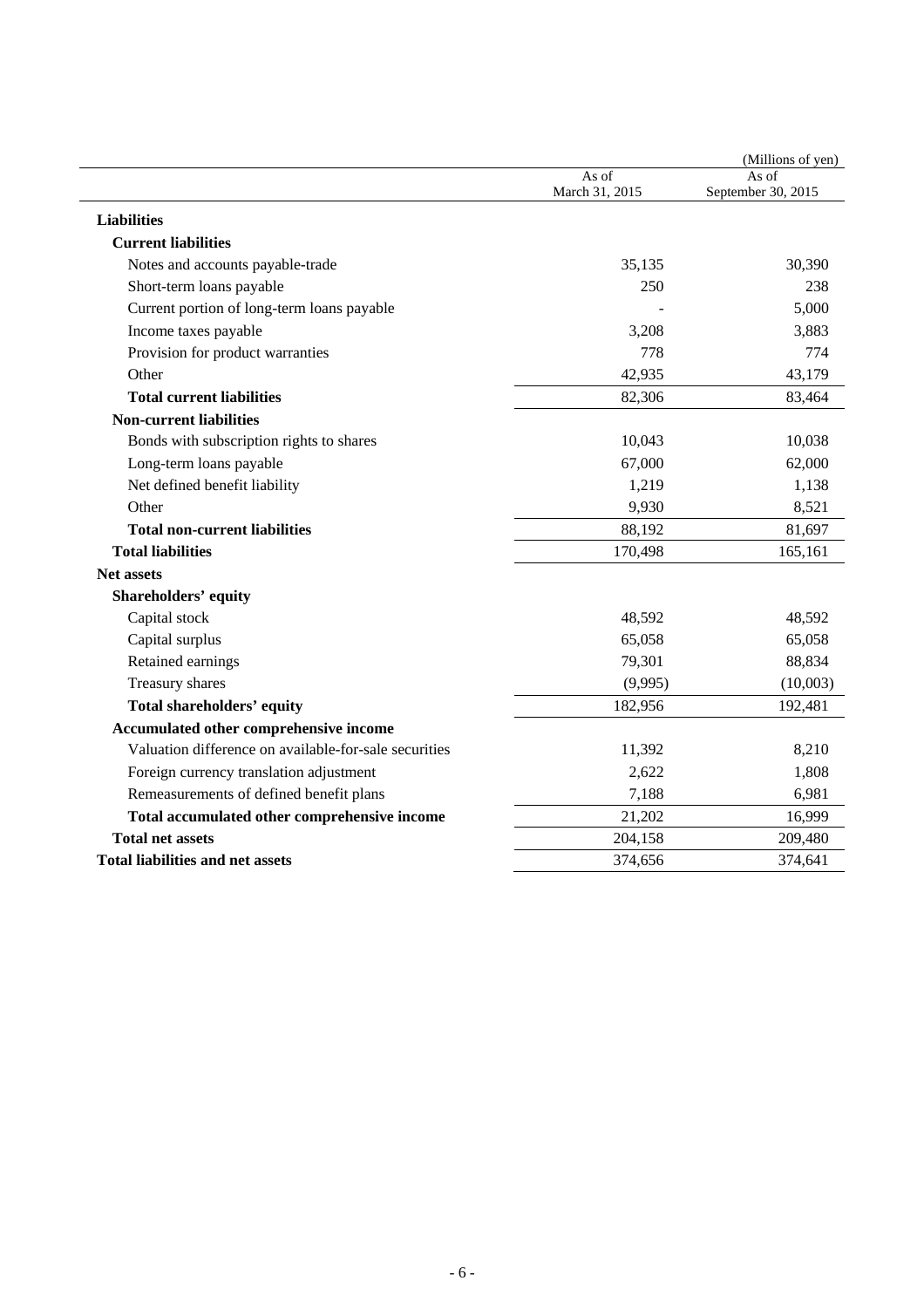## **(2) Consolidated Statements of Income and Consolidated Statements of Comprehensive Income**

**Consolidated Statements of Income** 

|                                                    |                                        | (Millions of yen)                      |
|----------------------------------------------------|----------------------------------------|----------------------------------------|
|                                                    | Six months ended<br>September 30, 2014 | Six months ended<br>September 30, 2015 |
| Net sales                                          | 159,995                                | 173,994                                |
| Cost of sales                                      | 89,110                                 | 95,376                                 |
| <b>Gross profit</b>                                | 70,885                                 | 78,618                                 |
| Selling, general and administrative expenses       |                                        |                                        |
| Salaries, allowances and bonuses                   | 17,006                                 | 17,988                                 |
| Other                                              | 38,064                                 | 38,997                                 |
| Total selling, general and administrative expenses | 55,070                                 | 56,985                                 |
| <b>Operating income</b>                            | 15,815                                 | 21,633                                 |
| Non-operating income                               |                                        |                                        |
| Interest income                                    | 283                                    | 253                                    |
| Dividend income                                    | 221                                    | 296                                    |
| Foreign exchange gains                             | 783                                    |                                        |
| Other                                              | 183                                    | 41                                     |
| Total non-operating income                         | 1,470                                  | 590                                    |
| Non-operating expenses                             |                                        |                                        |
| Interest expenses                                  | 457                                    | 215                                    |
| Other                                              | 437                                    | 265                                    |
| Total non-operating expenses                       | 894                                    | 480                                    |
| <b>Ordinary income</b>                             | 16,391                                 | 21,743                                 |
| Extraordinary income                               |                                        |                                        |
| Gain on sales of non-current assets                |                                        | 3                                      |
| Total extraordinary income                         |                                        | $\overline{3}$                         |
| <b>Extraordinary losses</b>                        |                                        |                                        |
| Impairment loss                                    | 1,274                                  | 262                                    |
| Other                                              | 238                                    | 24                                     |
| Total extraordinary losses                         | 1,512                                  | 286                                    |
| Profit before income taxes                         | 14,879                                 | 21,460                                 |
| Income taxes                                       | 4,496                                  | 6,047                                  |
| Profit                                             | 10,383                                 | 15,413                                 |
| Profit attributable to non-controlling interests   | 12                                     |                                        |
| Profit attributable to owners of parent            | 10,371                                 | 15,413                                 |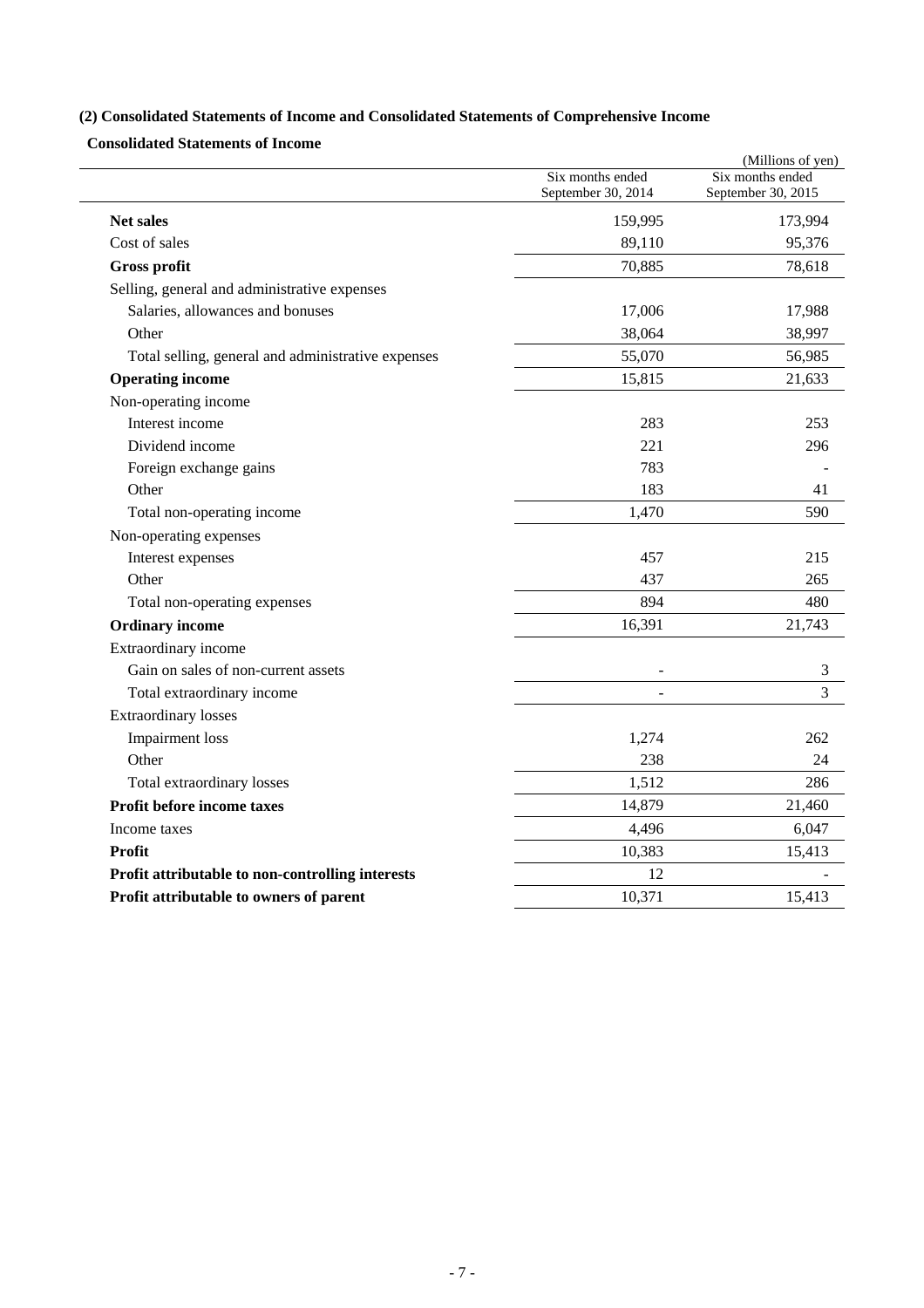## **Consolidated Statements of Comprehensive Income**

|                                                                                      |                                        | (Millions of yen)                      |
|--------------------------------------------------------------------------------------|----------------------------------------|----------------------------------------|
|                                                                                      | Six months ended<br>September 30, 2014 | Six months ended<br>September 30, 2015 |
| <b>Profit</b>                                                                        | 10,383                                 | 15,413                                 |
| Other comprehensive income                                                           |                                        |                                        |
| Valuation difference on available-for-sale securities                                | 1,593                                  | (3,182)                                |
| Deferred gains or losses on hedges                                                   | 49                                     |                                        |
| Foreign currency translation adjustment                                              | 739                                    | (814)                                  |
| Remeasurements of defined benefit plans                                              | (116)                                  | (207)                                  |
| Share of other comprehensive income of entities<br>accounted for using equity method | (0)                                    | (0)                                    |
| Total other comprehensive income                                                     | 2,265                                  | (4,203)                                |
| <b>Comprehensive income</b>                                                          | 12,648                                 | 11,210                                 |
| Comprehensive income attributable to                                                 |                                        |                                        |
| Comprehensive income attributable to owners of parent                                | 12,636                                 | 11,210                                 |
| Comprehensive income attributable to non-controlling<br>interests                    | 12                                     |                                        |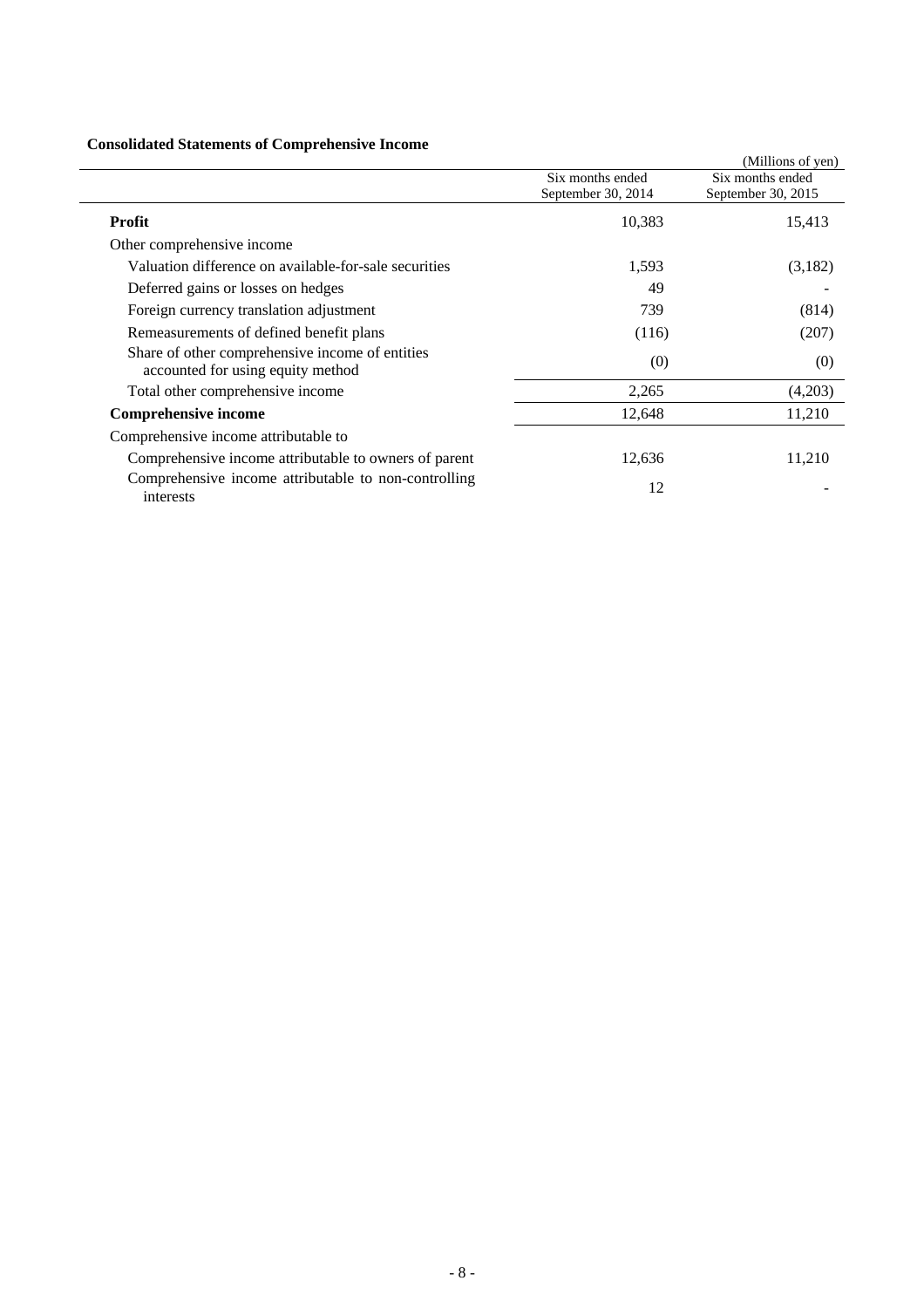## **(3) Consolidated Statements of Cash Flows**

|                                                             | Six months ended<br>September 30, 2014 | (Millions of yen)<br>Six months ended<br>September 30, 2015 |
|-------------------------------------------------------------|----------------------------------------|-------------------------------------------------------------|
| <b>Cash flows from operating activities</b>                 |                                        |                                                             |
| Profit before income taxes                                  | 14,879                                 | 21,460                                                      |
| Depreciation                                                | 4,156                                  | 4,314                                                       |
| <b>Impairment</b> loss                                      | 1,274                                  | 262                                                         |
| Loss (gain) on sales and retirement of non-current assets   | 238                                    | 21                                                          |
| Increase (decrease) in net defined benefit liability        | (72)                                   | (78)                                                        |
| Decrease (increase) in net defined benefit asset            | (443)                                  | (488)                                                       |
| Interest and dividend income                                | (505)                                  | (549)                                                       |
| Interest expenses                                           | 457                                    | 215                                                         |
| Foreign exchange losses (gains)                             | (1,182)                                | (348)                                                       |
| Decrease (increase) in notes and accounts receivable-trade  | 5,681                                  | 501                                                         |
| Decrease (increase) in inventories                          | (2, 433)                               | (2,149)                                                     |
| Increase (decrease) in notes and accounts payable-trade     | (11,692)                               | (4,714)                                                     |
| Other, net                                                  | 1,749                                  | (800)                                                       |
| Subtotal                                                    | 12,107                                 | 17,647                                                      |
| Interest and dividend income received                       | 587                                    | 596                                                         |
| Interest expenses paid                                      | (431)                                  | (212)                                                       |
| Income taxes paid                                           | (3,641)                                | (3,077)                                                     |
| Net cash provided by (used in) operating activities         | 8,622                                  | 14,954                                                      |
| <b>Cash flows from investing activities</b>                 |                                        |                                                             |
| Payments into time deposits                                 | (197)                                  | (217)                                                       |
| Proceeds from withdrawal of time deposits                   | 4,956                                  | 896                                                         |
| Purchase of property, plant and equipment                   | (2,281)                                | (3,145)                                                     |
| Proceeds from sales of property, plant and equipment        | $\overline{2}$                         | 38                                                          |
| Purchase of intangible assets                               | (1,771)                                | (1,726)                                                     |
| Purchase of investment securities                           | (12,006)                               | (44)                                                        |
| Proceeds from sales and redemption of investment securities | 3,000                                  | 8,025                                                       |
| Other, net                                                  | 12                                     | (60)                                                        |
| Net cash provided by (used in) investing activities         | (8,285)                                | 3,767                                                       |
| <b>Cash flows from financing activities</b>                 |                                        |                                                             |
| Net increase (decrease) in short-term loans payable         | 68                                     | (13)                                                        |
| Proceeds from issuance of bonds                             | 10,012                                 |                                                             |
| Purchase of treasury shares                                 | (12,507)                               | (9)                                                         |
| Repayments of finance lease obligations                     | (472)                                  | (470)                                                       |
| Cash dividends paid                                         | (4,033)                                | (5,880)                                                     |
| Other, net                                                  | $\mathbf{0}$                           | $\boldsymbol{0}$                                            |
| Net cash provided by (used in) financing activities         | (6,932)                                | (6,372)                                                     |
| Effect of exchange rate change on cash and cash equivalents | 1,189                                  | 236                                                         |
| Net increase (decrease) in cash and cash equivalents        | (5,406)                                | 12,585                                                      |
| Cash and cash equivalents at beginning of period            | 114,129                                | 110,737                                                     |
| Cash and cash equivalents at end of period                  | 108,723                                | 123,322                                                     |